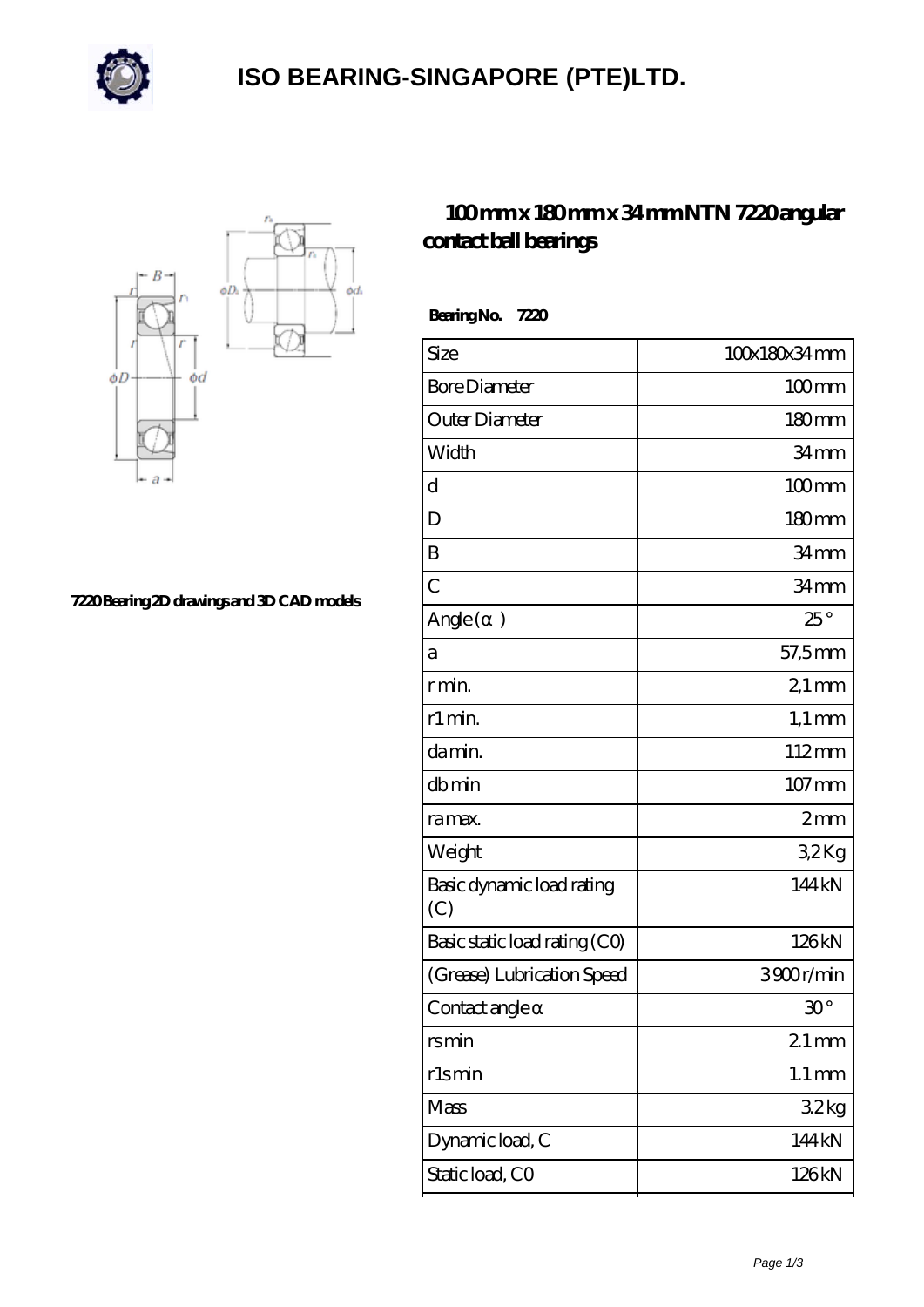

## **[ISO BEARING-SINGAPORE \(PTE\)LTD.](https://m.calvadosbnb.com)**

| Fatigue limit load, Cu             | 485kN                                       |
|------------------------------------|---------------------------------------------|
| Nlim (oil)                         | $5,200$ rpm                                 |
| Nlim (grease)                      | 3900rpm                                     |
| Min operating temperature,<br>Tmin | $-40^{\circ}$ C                             |
| Max operating temperature,<br>Tmax | $120^\circ$ C                               |
| damin                              | $112 \text{mm}$                             |
| Damax                              | 168mm                                       |
| Dbmax                              | $173$ mm                                    |
| rlamax                             | $1 \text{ mm}$                              |
| ramax                              | 2mm                                         |
| Category                           | Angular Contact Ball<br>Bearings            |
| Inventory                          | 0 <sub>0</sub>                              |
| Manufacturer Name                  | <b>NTN</b>                                  |
| Minimum Buy Quantity               | N/A                                         |
| Weight / Kilogram                  | 3305                                        |
| Product Group                      | <b>BO4270</b>                               |
| Enclosure                          | Open                                        |
| Flush Ground                       | No                                          |
| Rolling Element                    | <b>Ball Bearing</b>                         |
| Number of Rows of Balls            | Single Row                                  |
| Precision Class                    | ABEC 1   ISO PO                             |
| Maximum Capacity / Filling<br>Slot | No                                          |
| Snap Ring                          | No                                          |
| Cage Material                      | Steel                                       |
| Contact Angle                      | 30Degree                                    |
| Internal Clearance                 | CO-Medium                                   |
| Number of Bearings                 | 1 (Single)                                  |
| Inch - Metric                      | Metric                                      |
| Long Description                   | 100MM Bore; 180MM<br>Outside Diameter; 34MM |